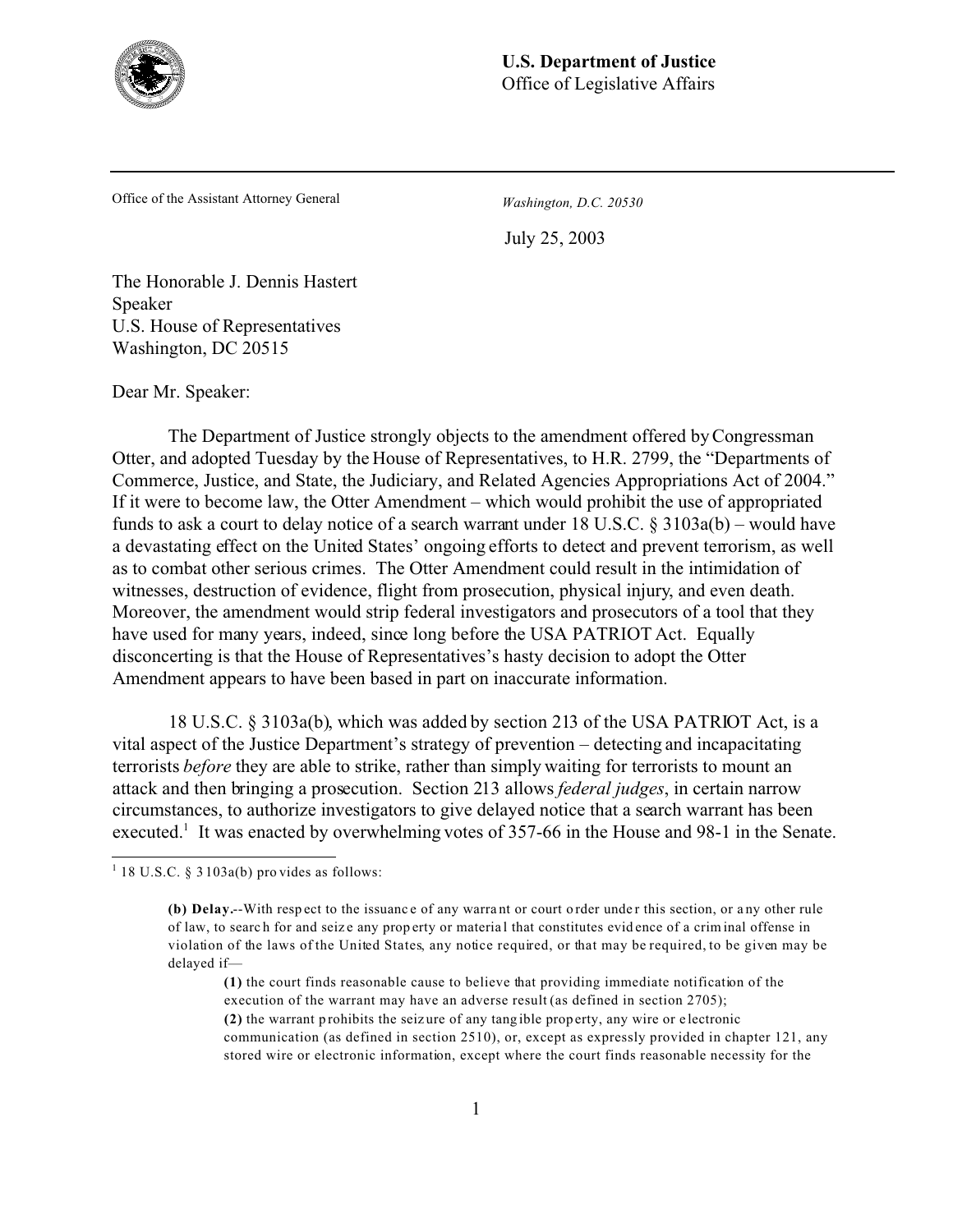This provision is an essential tool because there are a number of limited but dangerous circumstances in which providing immediate notification to a suspected terrorist could devastate an ongoing investigation – and even threaten innocent lives. If a terrorist learns contemporaneously that his property has been searched, he may immediately flee the country to escape prosecution. The terrorist would likely destroy computer equipment containing information about which targets he plans to strike. The terrorist would certainly alert his associates that an investigation is underway, enabling them to go into hiding – or causing them to accelerate their terrorist plot. The terrorist may stop communicating with other members of his cell, preventing law enforcement from learning who else is participating in a plot to kill innocent Americans. The terrorist may close his bank accounts, preventing investigators from discovering who is financing his terrorist activities. And the terrorist may injure – or, even worse,  $\text{kill}$  – witnesses who have information that could implicate him, and whose cooperation with authorities may be revealed by the search.

In accordance with longstanding law and practice, federal courts also need the continued ability in these cases to protect the integrity of an ongoing investigation – and the safety of the American people – by temporarily delaying when the required notification is given. By law, section 213 can be used only in extremely narrow circumstances – when immediate notification may result in: "*endangering the life or physical safety of an individual*"; *"flight from prosecution*"; "*destruction of or tampering with evidence*"; "*intimidation of potential witnesses*"; or "*otherwise seriously jeopardizing an investigation or unduly delaying a trial*." 18 U.S.C. §  $2705(a)(2)$  (emphasis added).

Crucially, in each and every case, section 213 specifically obliges law enforcement to give required notice that a search or seizure has taken place. In fact, *it would be a violation of the USA PATRIOT Act to fail to provide notice.* This provision simply allows investigators, after seeking and receiving a court-issued search warrant, to temporarily delay when the required notification is given. And it goes without saying that no court may issue a search warrant unless there is probable cause. *See* U.S. CONST. amend. IV ("no Warrants shall issue, but upon probable cause, supported by Oath or affirmation").

Since the USA PATRIOT Act was signed into law on October 26, 2001, the United States has sought, and courts have ordered, a delayed notice warrant under section 213 just 47 times as of April 1, 2003. Yet although this tool is sparingly and judiciously used, it has helped produce some vital successes in the war on terrorism. The following illustrations help explain why section 213 is a crucial authority in terrorism and other cases:

Here are some actual examples where Section 213 authority has been issued by courts:

seizure; and

**<sup>(3)</sup>** the warrant provides for the giving of such notice within a reasonable period of its execution, which period may thereafter be extended by the court for good cause shown.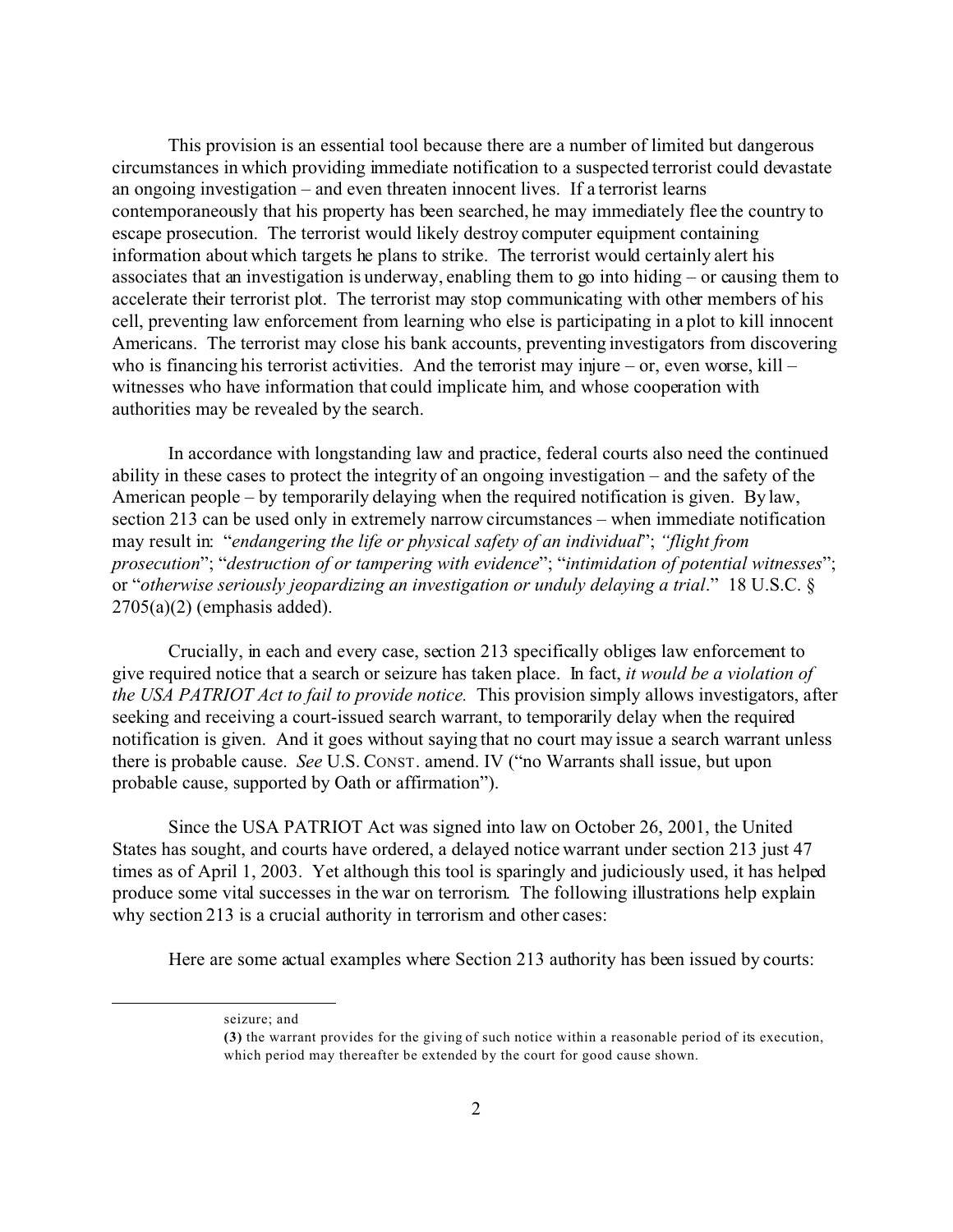- In *United States v. Odeh*, a recent narco-terrorism case, a court issued a section 213 warrant in connection with the search of an envelope that had been mailed to a target of an investigation. The search confirmed that the target was operating a hawala money exchange that was used to funnel money to the Middle East, including to an individual associated with someone accused of being an operative for Islamic Jihad in Israel. The delayed-notice provision allowed investigators to conduct the search without fear of compromising an ongoing wiretap on the target and several of the confederates. The target was later charged and notified of the search warrant.
- In *United States v. Dhafir*, a case in which the defendant is charged with money laundering and a variety of other offenses based on his having sent approximately four million dollars to Iraq in violation of the sanctions, the court issued delayed notification for three searches. The first involved the search of an airmail package which contained a large check bound for an overseas account allegedly used by the target to transfer money into Iraq. A delayed notice warrant also allowed the agents to search and copy the contents of an envelope that the target mailed from Egypt to his office in the U.S. This package contained a ledger showing how the funds had been dispersed in Iraq. A third delayed notification warrant permitted the agents to walk around the target's residence to survey the locks and security system in order to later secretly enter the residence to install the equipment necessary to execute an electronic surveillance order. These warrants prevented the investigation from being jeopardized, and allowed prosecutors to develop critical evidence in the case before the target knew that he was the subject of an investigation.
- During an investigation into a nationwide organization that distributes marijuana, cocaine and methamphetamine, the court issued a delayed notice warrant to search the residence in which agents seized in excess of 225 kilograms of drugs. The organization involved relied heavily on the irregular use of cell phones, and usually discontinued the use of cell phones after a seizure of the drugs and drug proceeds, making continued telephone interception difficult. Interceptions after the delayed notice seizure indicated that the suspects thought other drug dealers had stolen their drugs, and none of the telephones intercepted were disposed of, and no one in the organization discontinued their use of telephones.

The following hypotheticals are based on actual cases, with the facts altered to protect certain information that may not disclosed at this time:

• In the investigation of an individual who was suspected of possible terrorism and terrorist financing links, the court issued two delayed notice warrants to (1) copy the hard drive of the suspect's computer to determine whether he was communicating with persons overseas and (2) to place an electronic tracking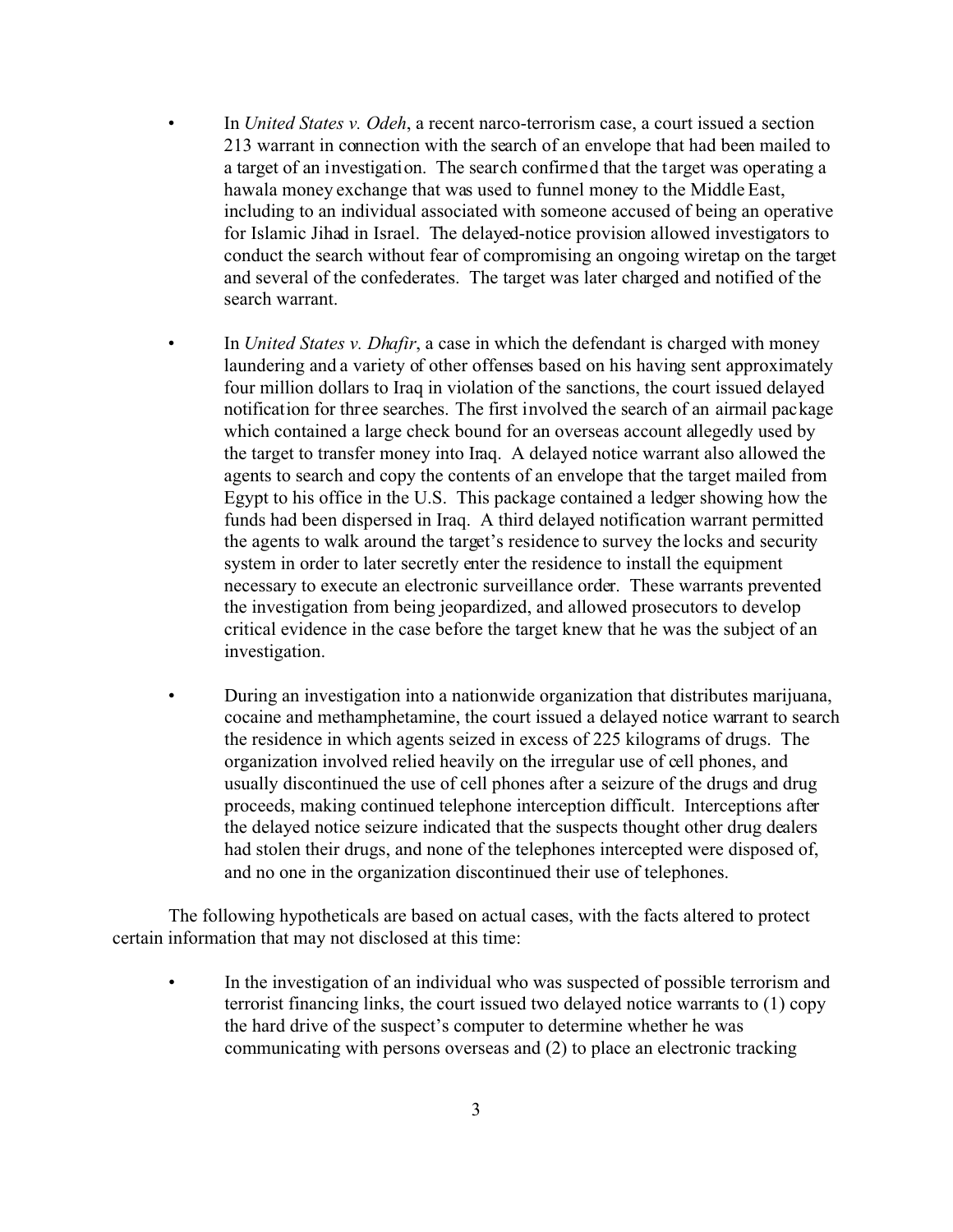device on his vehicle. The delayed notice warrants allowed other aspects of the investigation to continue, including a lengthy period of surveillance of the suspect's movement with the aid of the tracking device.

• During the investigation of a domestic terrorist group, agents followed one member of the group to a "safe house." After confirming that the location was indeed a safe house location, court authority was obtained to plant hidden microphones and cameras in the apartment, pursuant to Title III and the All Writs Act. As a result, the investigators learned that weapons and ammunition were being stored in the safe house. A delayed notice warrant was issued to allow agents to search the apartment and seize the ammunition and weapons. Several cell members were convicted of seditious conspiracy and other offenses.

The following are hypothetical cases that are not based in actual investigations, but reflect realistic situations that could easily occur:

• A 9/11 Example: The government develops probable cause to show that a suspect is involved in a conspiracy to hijack aircraft and crash them into buildings, and that the suspect has documents and a computer in his hotel room that may identify the targets of the plot and the identities of co-conspirators. The delayed-notice provision could be used, if a court so authorized, to enter and search the hotel room and make copies of the documents and a mirror image of the computer, without prematurely exposing the investigation to the suspect and his unknown co-conspirators. After a reasonable period to allow the investigation to mature, the subject of the search would be notified.

The purpose of delaying notice in this type of situation is to prevent the death of, or physical harm to, thousands or tens of thousands of potential terrorist victims. Furthermore, we know that terrorists often accelerate their plots if one of their associates is identified or arrested. Providing an immediate tip-off to a terrorist such as a Mohammed Atta that his room or computer has been searched does nothing to the protect civil liberties of American citizens, and potentially could imperil the lives of thousands of innocent Americans.

• A Terrorism Example: In the course of a terrorism investigation, the government develops probable cause that an arms dealer overseas is planning to import large quantities of high explosives to sell to unidentified terrorists in a major U.S. city, and that the arms dealer may already be storing some explosives in a warehouse in the city, along with documents identifying the terrorists. The delayed-notice provision could be used, if a court so authorized, to enter and search the warehouse in an effort to identify the terrorist co-conspirators and determine if there was a public-safety danger posed by any explosives stored there, without prematurely exposing the investigation to the arms dealer and the terrorists. After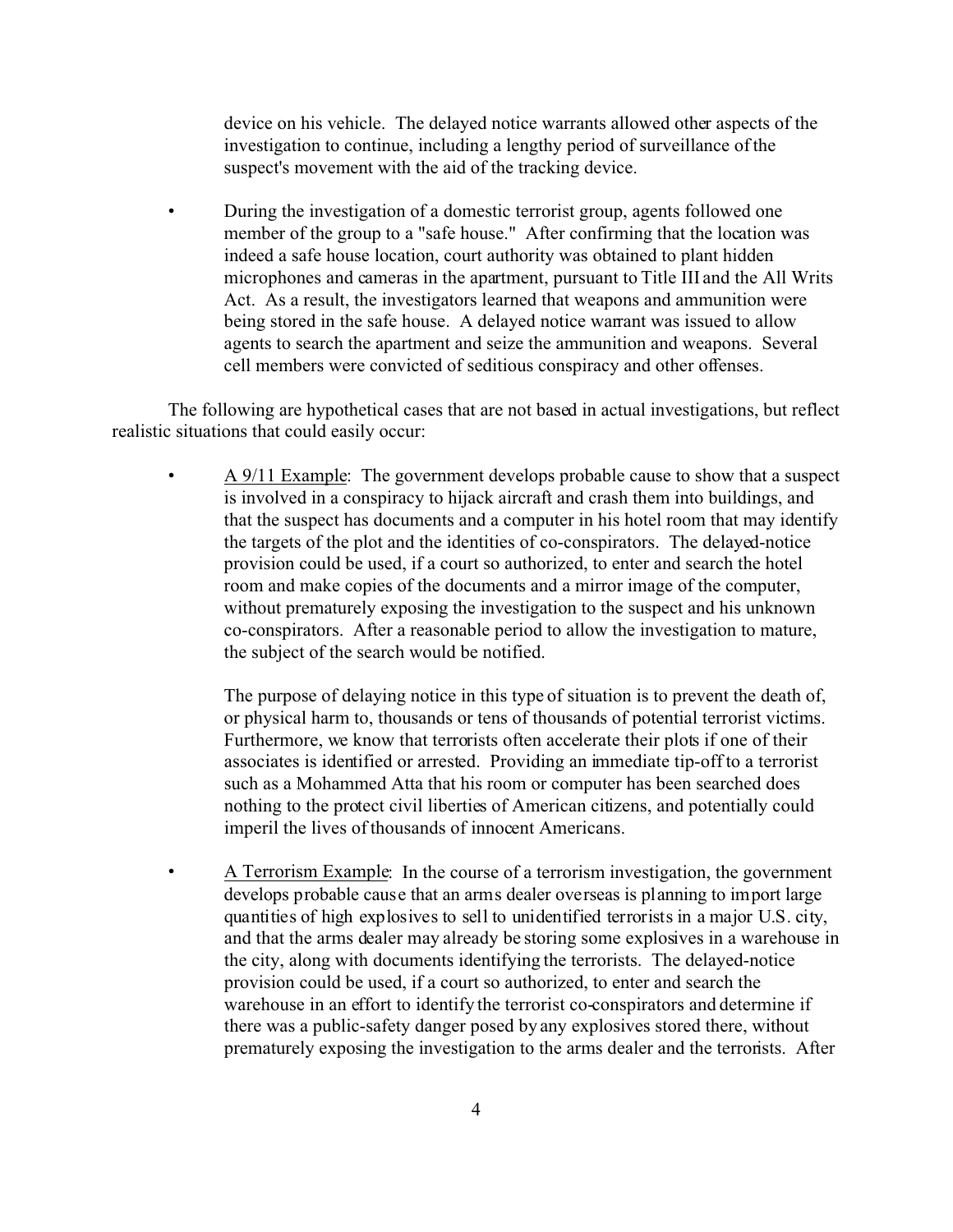a reasonable period to allow the investigation to mature (including locating any co-conspirators), the owner of the warehouse would be notified.

• A Child-Pornography Example: The government develops probable cause to show that a suspect is operating a child pornography ring, in which an unknown associate is dealing with children and producing the pornography. The delayednotice provision could be used, if a court so authorized, to enter and search the suspect's residence and make copies of the documents and a mirror image of his computer, without prematurely exposing the investigation to the one suspect and his unknown associate. After a reasonable period to allow the investigation to mature, the subject of the search would be notified.

Although it is a vital tool to the Justice Department's efforts to prevent terrorism, section 213 is hardly an innovation. Quite the contrary, for federal courts have had the ability to issue delayed-notice warrants for many years, long before the USA PATRIOT Act. This is why section 213 is not subject to the USA PATRIOT Act's sunset provision, which Congress reserved for provisions that were regarded as new authorities. Because of differences among federal circuit-court rulings, the law was a mix of inconsistent standards that varied widely across the country. Section 213 solved this problem by establishing a uniform statutory standard applicable throughout the United States. In other words, the USA PATRIOT Act simply codified a longstanding procedure – delaying notification of a search warrant – which courts had already held is perfectly constitutional.

The notion that the Constitution prohibits delayed-notice search warrants is simply false. The Supreme Court has squarely held that the Fourth Amendment does not require law enforcement to give immediate notice that a search warrant has been executed. In *Dalia v. United States*, 441 U.S. 238 (1979), the Court emphasized "that covert entries are constitutional in some circumstances, at least if they are made pursuant to a warrant." *Id*. at 247. In fact, the *Dalia* Court stated that an argument to the contrary was "frivolous." *Id*. These same types of "delayed-notice" authorities have been on the books for at least 35 years – effective, courtapproved tools that have helped prosecutors build the cases necessary to lock up Colombian drug lords and the leaders of organized crime. Thirty-five years ago, in Title III of the 1968 Omnibus Crime Control and Safe Streets Act Congress authorized federal courts to issue temporarily covert wiretap orders. Twenty-five years ago, in enacting the 1978 Foreign Intelligence Surveillance Act, Congress also authorized courts to issue temporary covert electronicsurveillance and search orders. It is precisely because these types of laws *are* constitutional that investigators have for many years been authorized by the courts to install a wiretap in a terrorist's apartment, a spy's car, and a mobster's social club without notifying the suspects.

Other federal courts have been equally clear in holding that the Fourth Amendment permits law enforcement to give delayed notice that a search warrant has been executed. For example, in *United States v. Villegas*, 899 F.2d 1324 (2d Cir. 1990), the Second Circuit – in a unanimous opinion by Judge Amalya Kearse – reasoned that: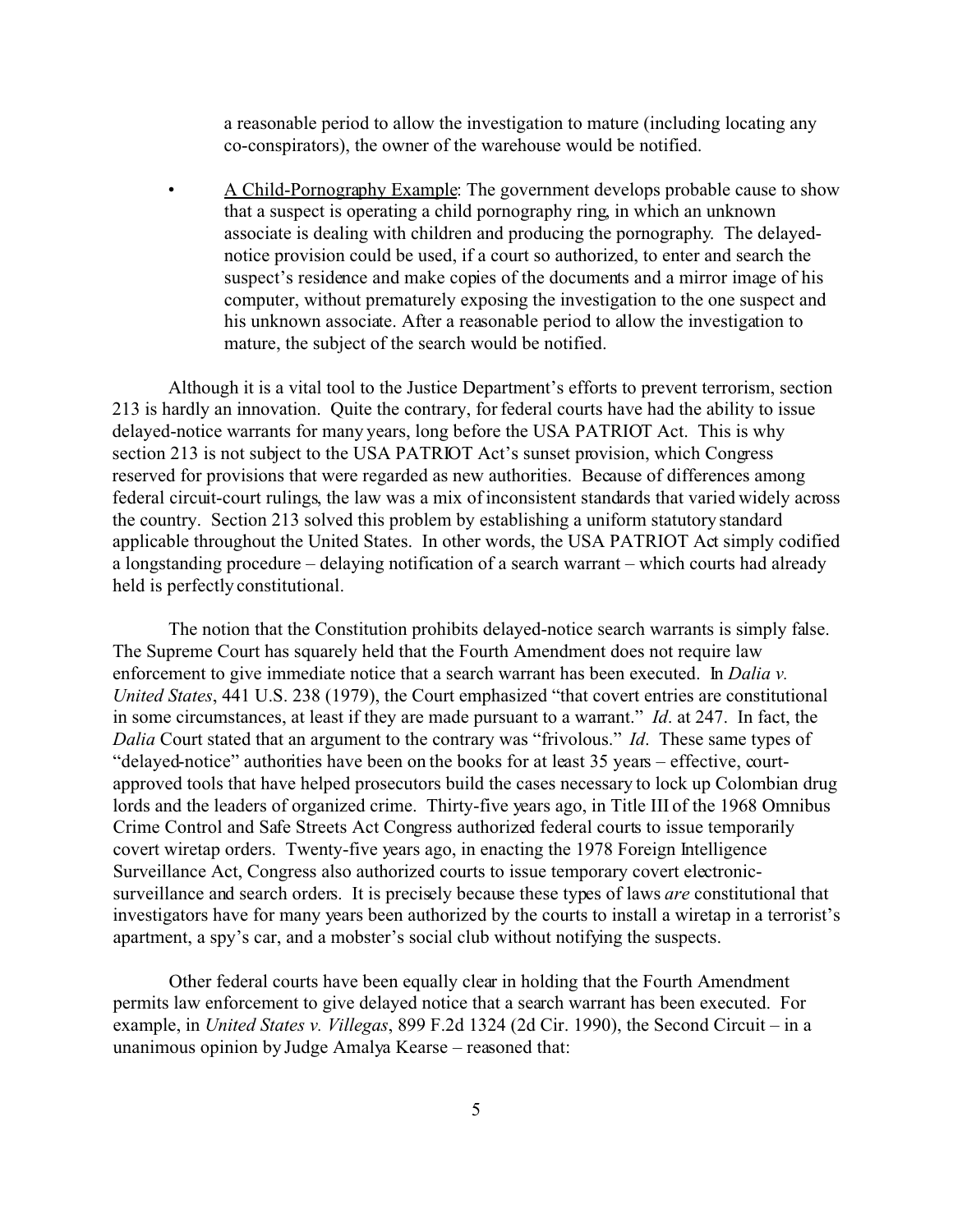Certain types of searches or surveillances depend for their success on the absence of premature disclosure. The use of a wiretap, or a 'bug,' or a pen register, or a video camera would likely produce little evidence of wrongdoing if the wrongdoers knew in advance that their conversations or actions would be monitored. *When nondisclosure of the authorized search is essential to its success, neither Rule 41 nor the Fourth Amendment prohibits covert entry.*

*Id.* at 1336 (emphasis added). In fact, the court emphasized in this drug-trafficking case that delayed-notice searches actually are *less* invasive of privacy than other types of commonly-used investigative techniques:

In devising appropriate safeguards for a covert-entry search for only intangibles, we note that in many ways this is the least intrusive of these three types of searches. It is less intrusive than a conventional search with physical seizure because the latter deprives the owner not only of privacy but also of the use of his property. It is less intrusive than a wiretap or video camera surveillance because the physical search is of relatively short duration, focuses the search specifically on the items listed in the warrant, and produces information as of a given moment, whereas the electronic surveillance is ongoing and indiscriminate, gathering in any activities within its mechanical focus.

*Id*. at 1337; *see also United States v. Ludwig*, 902 F. Supp. 121, 126 (W.D. Tex. 1995) (agreeing that delayed-notice searches "are less intrusive than conventional searches").

The Fourth Circuit, in a child-pornography case, has agreed that nothing in the Fourth Amendment imposes an immediate notification requirement: "the failure of the team executing the warrant to leave either a copy of the warrant or a receipt for the items taken did not render the search unreasonable under the Fourth Amendment. The Fourth Amendment does not mention notice, and the Supreme Court has stated that the Constitution does not categorically proscribe covert entries, which necessarily involve a delay in notice." *United States v. Simons*, 206 F.3d 392, 403 (4th Cir. 2000). A Second Circuit case likewise confirmed that "[t]he Fourth Amendment does not deal with notice of any kind . . . ." *United States v. Pangburn*, 983 F.2d 449, 455 (2d Cir. 1993).

Before she was elevated to the Second Circuit, District Judge Sonya Sotomayor similarly held that a delayed-notice search was lawful: "The notice requirement of Rule 41(d) has been held by the Second Circuit, however, not to bar covert-entry searches for intangibles – so-called 'sneak and peek' warrants." *United States v. Heatley*, No. S11 96 CR. 515(SS), 1998 WL 691201, at \*2 (S.D.N.Y. Sept. 30, 1998).

In fact, even the Ninth Circuit (which generally is regarded as less receptive to lawenforcement authorities than other courts) has recognized that it is appropriate to give delayed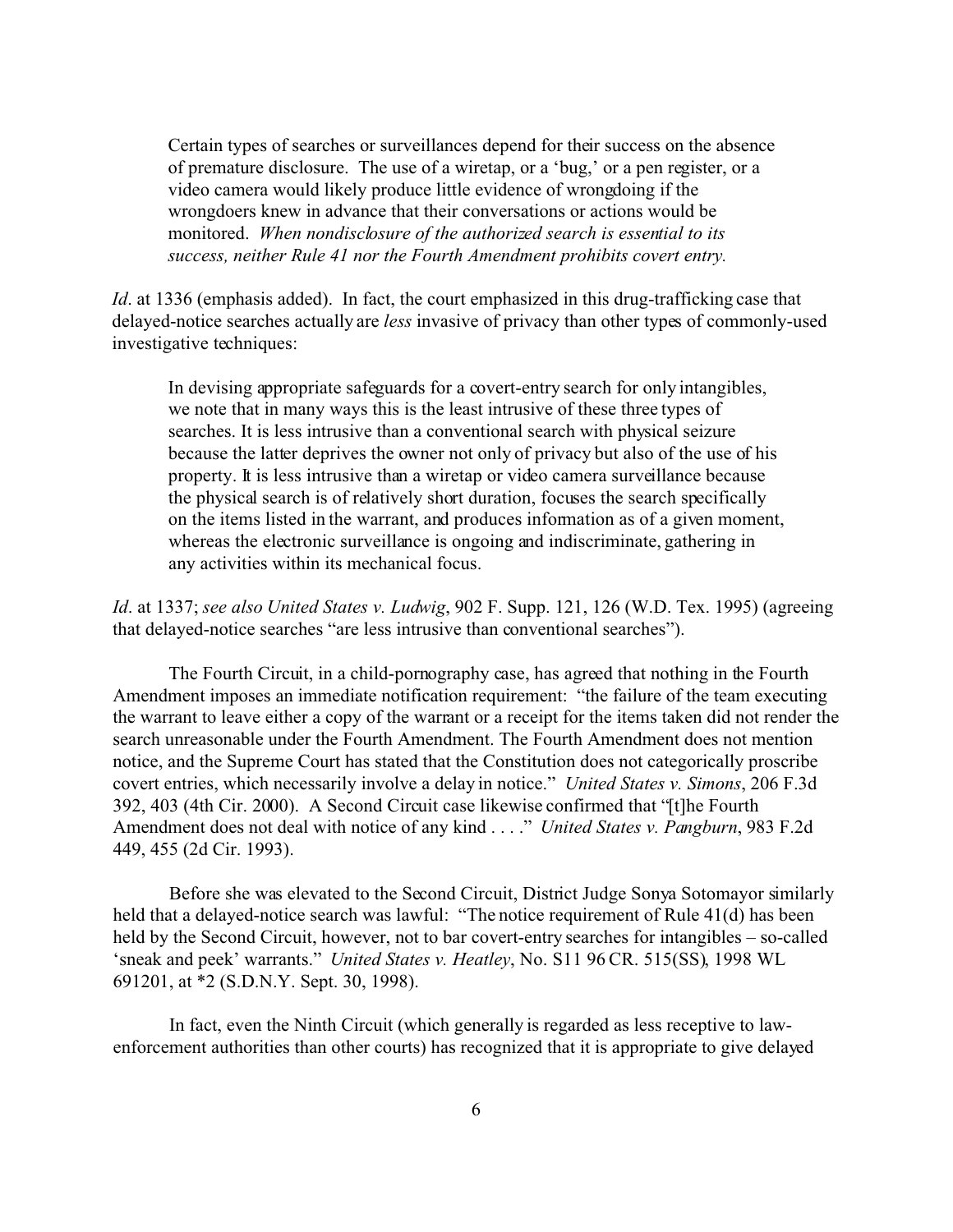notice under certain circumstances. *See United States v. Freitas*, 800 F.2d 1451 (9th Cir. 1986). In the course of rejecting a search warrant that *never* required notice to be provided, *see id.* at 1453 ("The warrant contained no notice requirement."), the court explained that searches conducted without contemporaneous notification are appropriate if they are "closely circumscribed," *id*. at 1456. Several years later, in a unanimous opinion authored by Judge Dorothy Nelson, the court held that the Fourth Amendment does not require prior or contemporaneous notification. *See United States v. Johns*, 948 F.2d 599, 605 n.4 (9th Cir. 1991) ("[T]he Fourth Amendment requires that officers provide notice of searches within a reasonable, but short, time after the surreptitious entry.").

Unfortunately, the Otter Amendment was adopted after a debate that featured multiple factual and legal inaccuracies. Alarmingly, these inaccuracies appear to have influenced at least one Member to support the amendment. Speaking immediately after the remarks of a co-sponsor of the amendment, this Member stated: "It is a cliché in this House that almost no speeches change people's minds, but I think this speech is one occasion when it has certainly changed mine, and I want to thank the gentleman for that." We would like to correct the record so that Congress's deliberations over this important issue are fully informed.

For example, one Member claimed that section 213 of the USA PATRIOT Act "authorizes no-knock searches" and allows law enforcement to delay notification "indefinitely." He went on to lament that the provision "prevents people, or even their attorneys, from reviewing the warrant for correctness in legalities." Nothing could be further from the truth. As discussed above, section 213 requires law enforcement to give notice that a search warrant has been executed *in all circumstances*, and "within a reasonable period of time." 18 U.S.C. § 3103a(b)(3). And the subject of a search retains the ability to challenge the warrant through a motion to suppress the evidence – the same manner in which delayed-notice warrants have always been challenged.

The same Member complained that section 213 "allows the CIA and the NSA to operate domestically." There is no basis in fact or in the law for this claim. Nothing in the USA PATRIOT Act in general, or section 213 in particular, grants the CIA or the NSA the authority to undertake domestic operations.

Another Member claimed that section 213 allows investigators to "break in without the proper procedures and without probable cause." Again, this allegation is without merit. The Fourth Amendment specifies that a judge may not issue a warrant in the absence of probable cause. *See* U.S. CONST. amend. IV ("no Warrants shall issue, but upon probable cause, supported by Oath or affirmation"). This rule is fully applicable to warrants issued under section 213.

Moreover, the procedures listed in section 213 – including the standards under which delayed-notice warrants are available, and when required notice must be provided – are based on judicially-created standards that pre-dated the USA PATRIOT Act. *Compare* 18 U.S.C. §